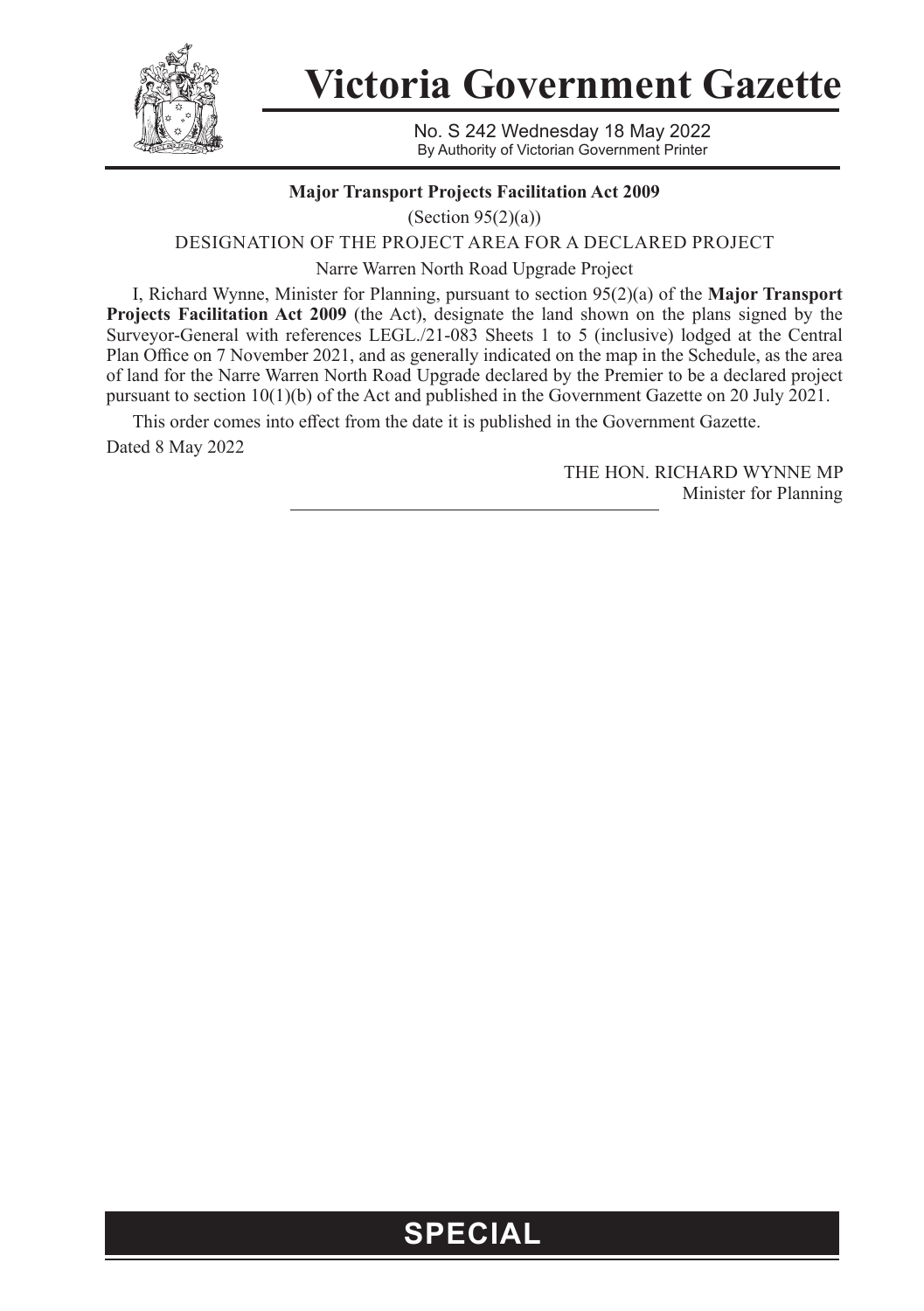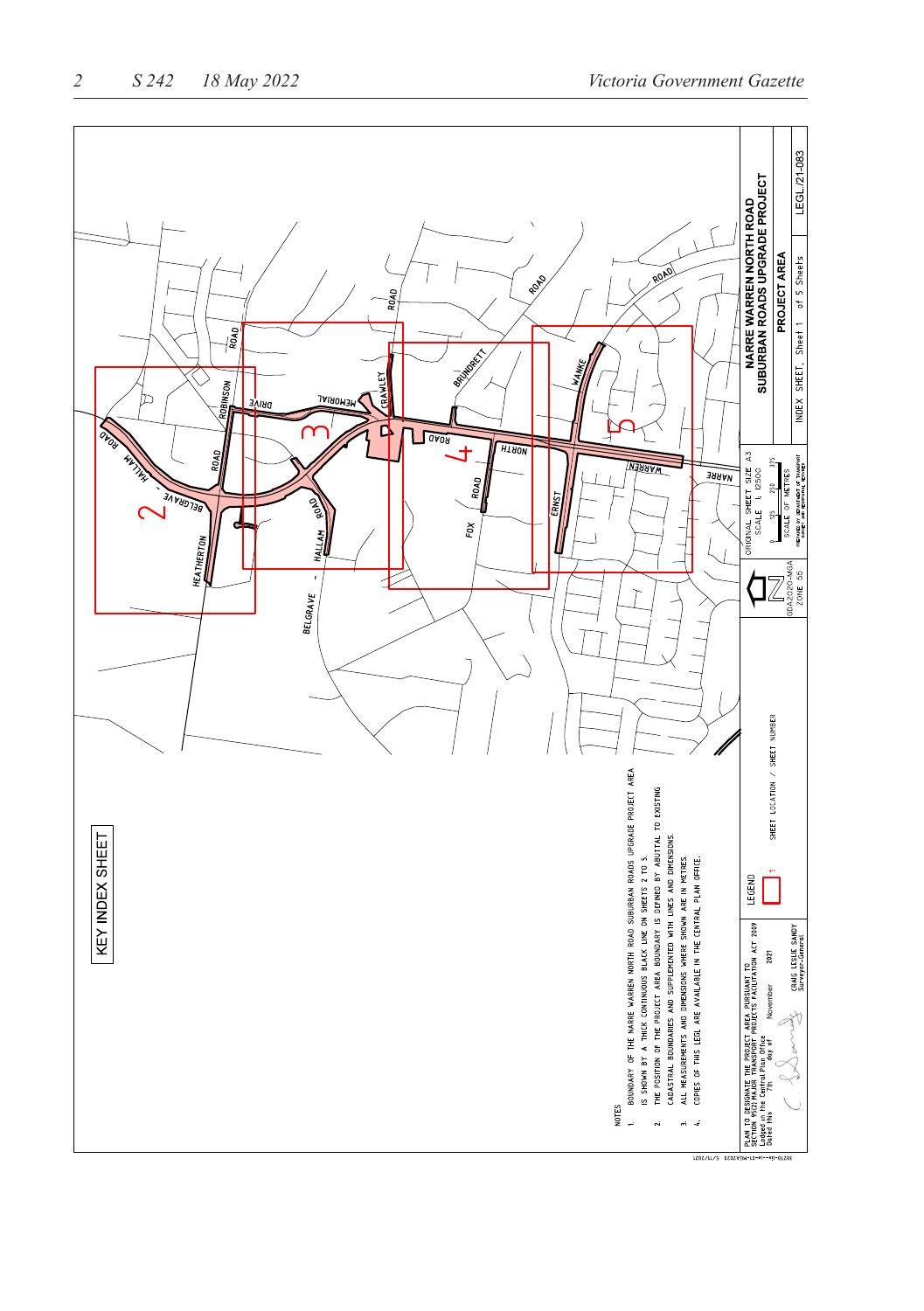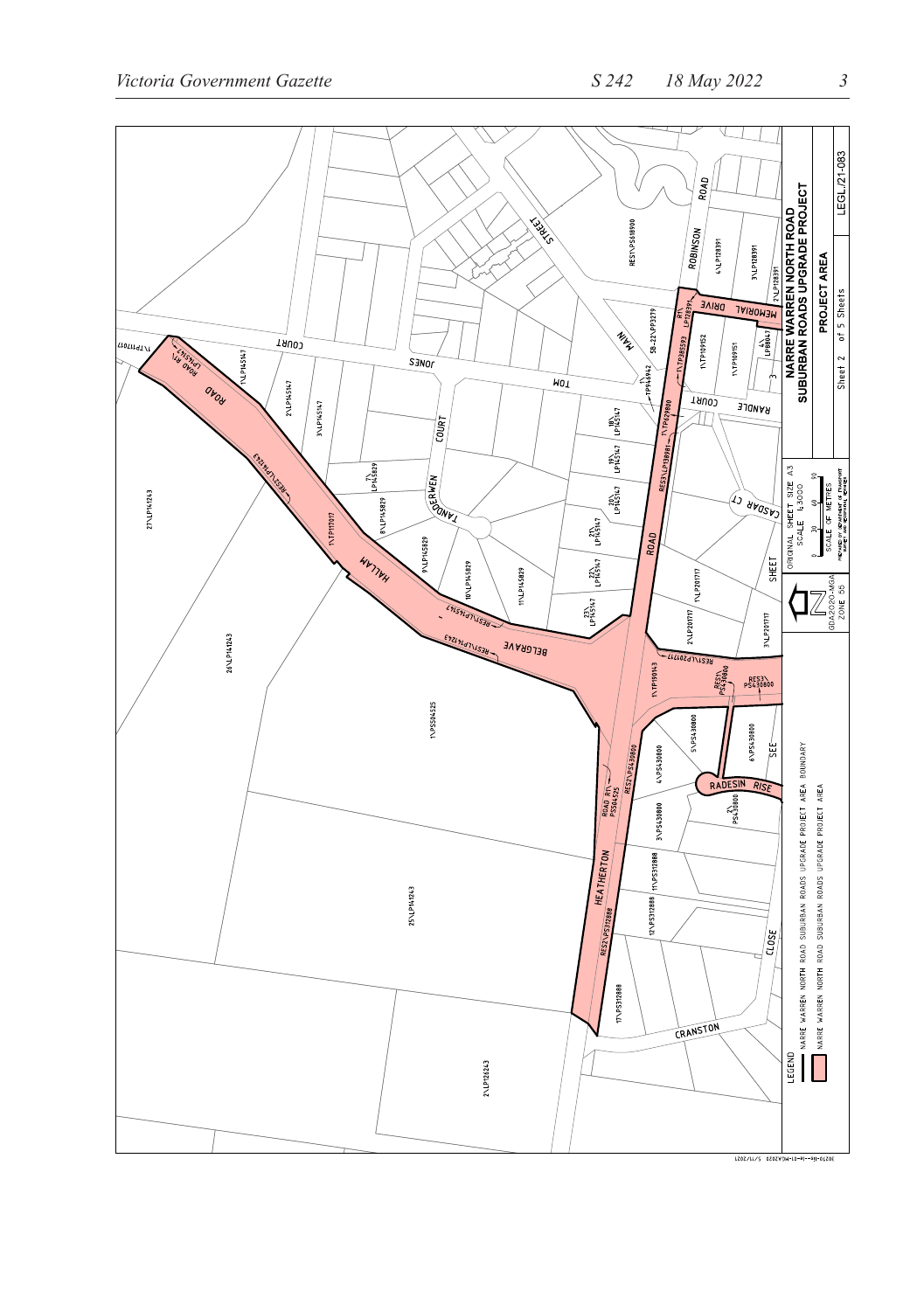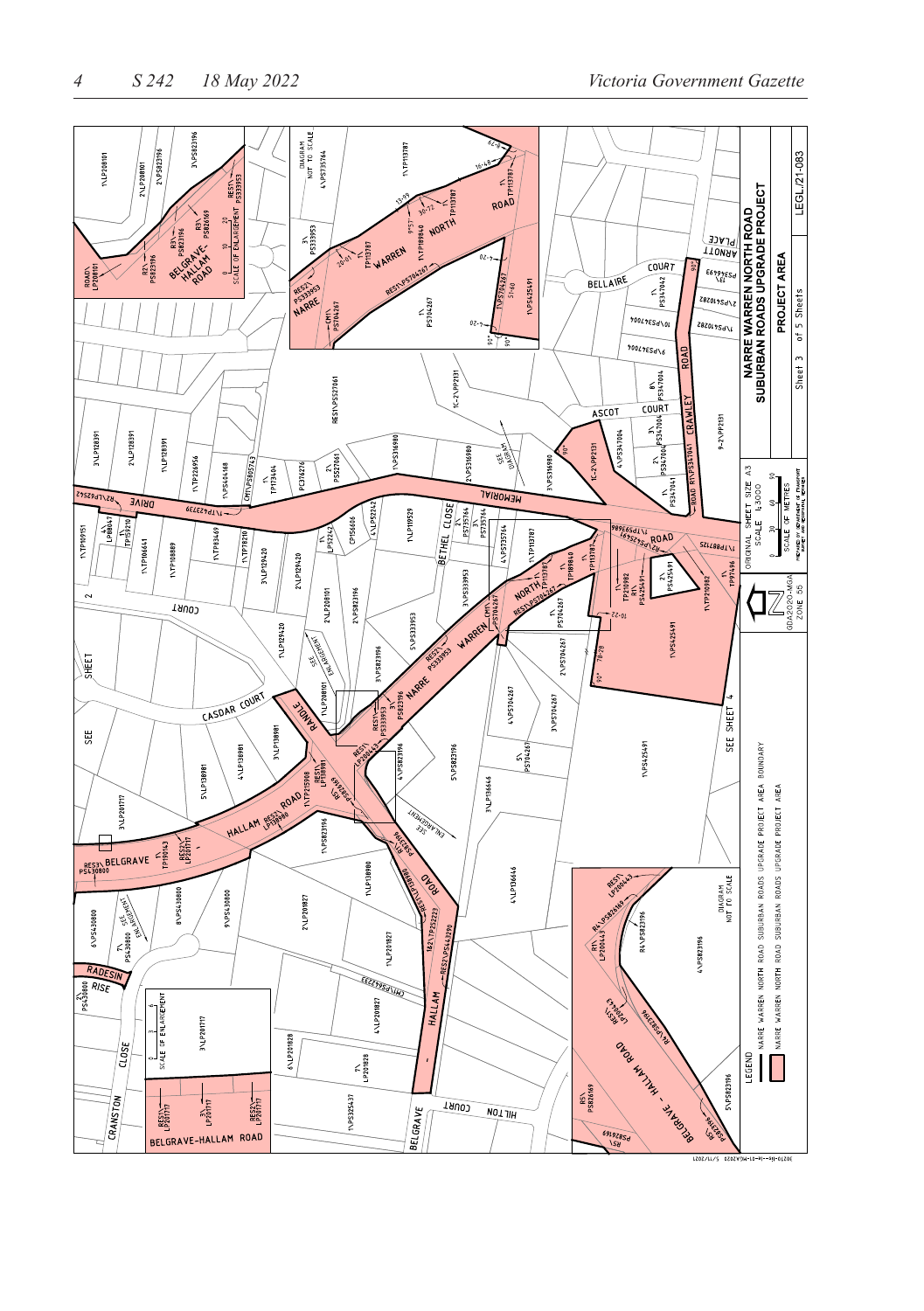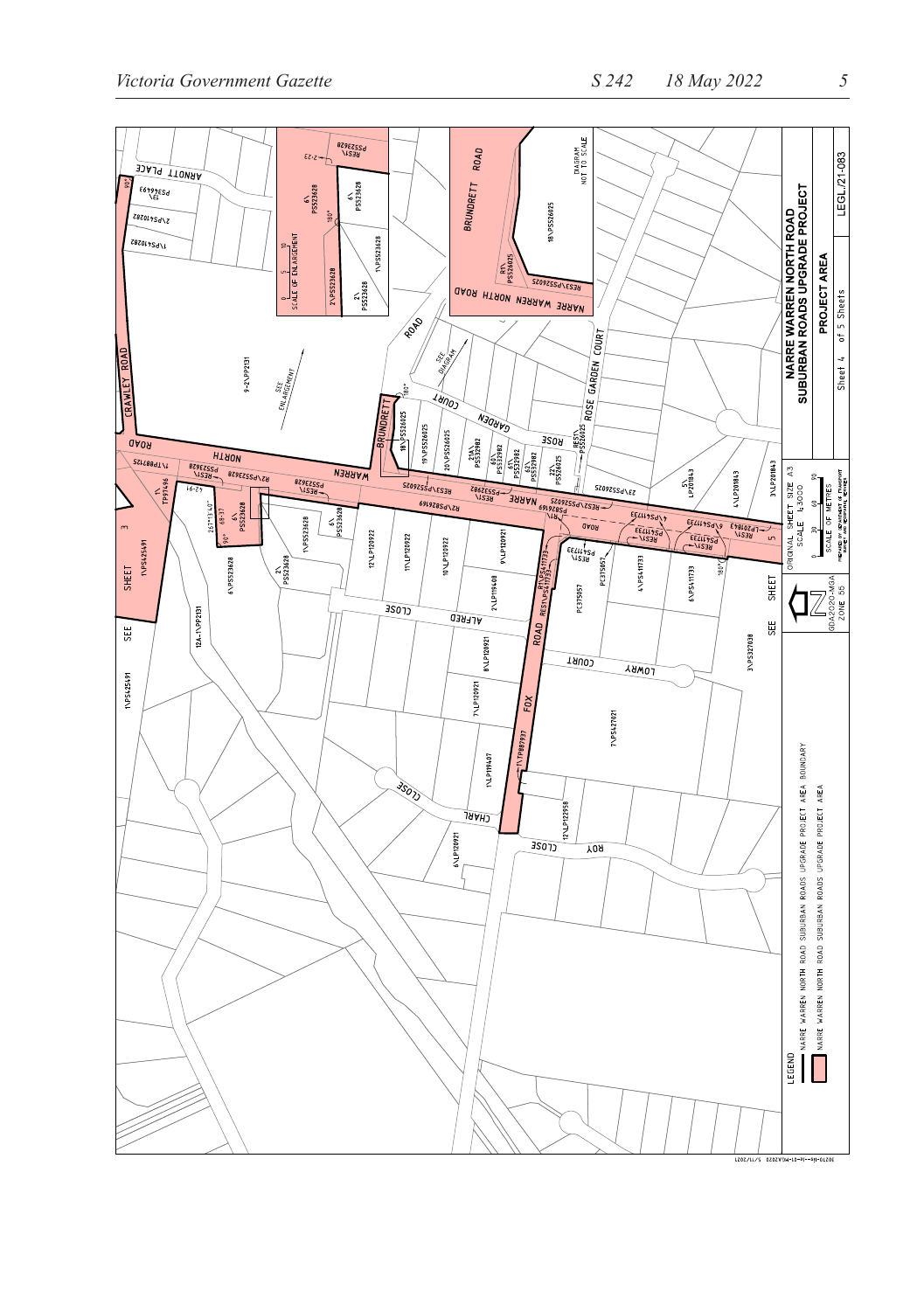

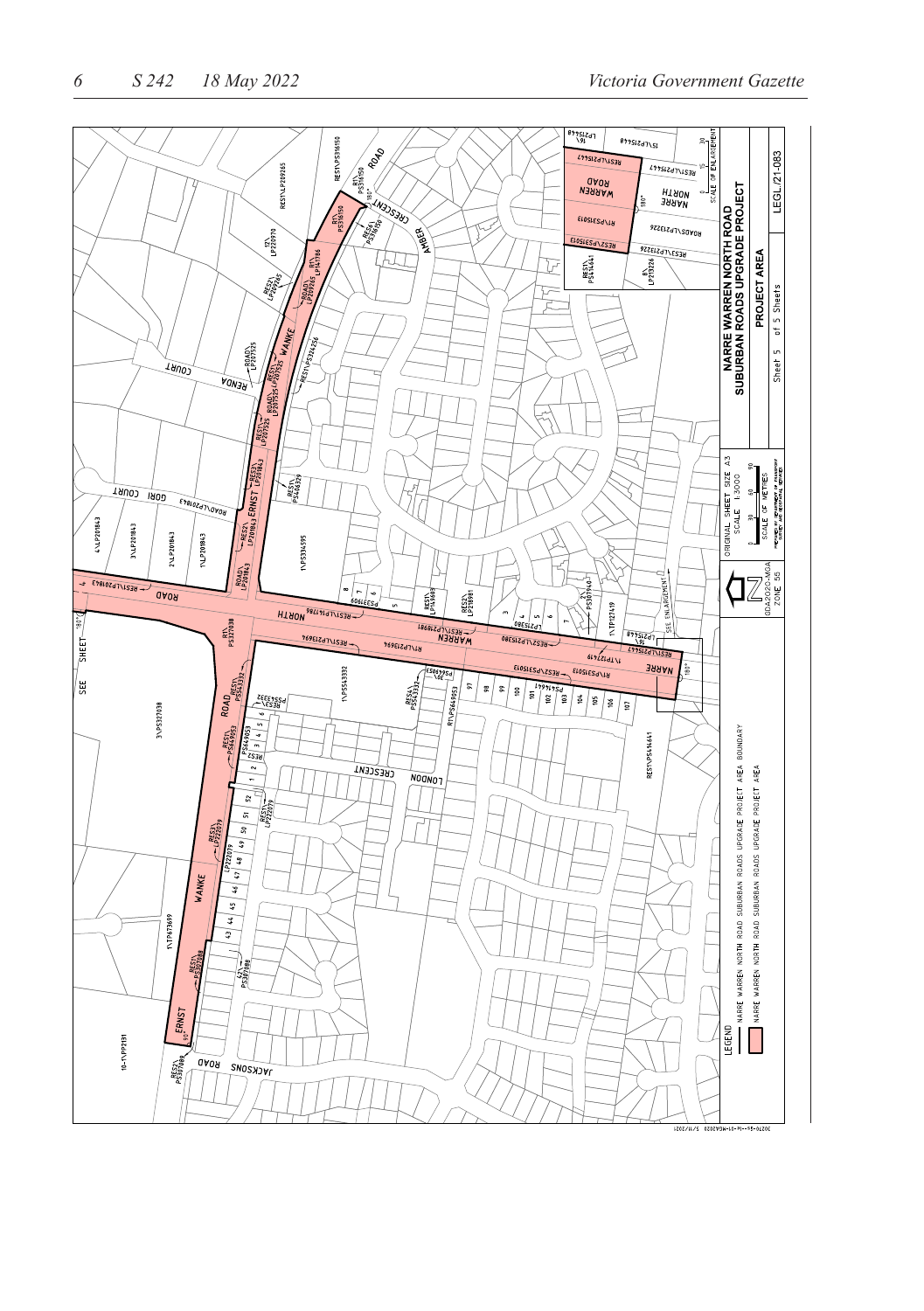This page was left blank intentionally